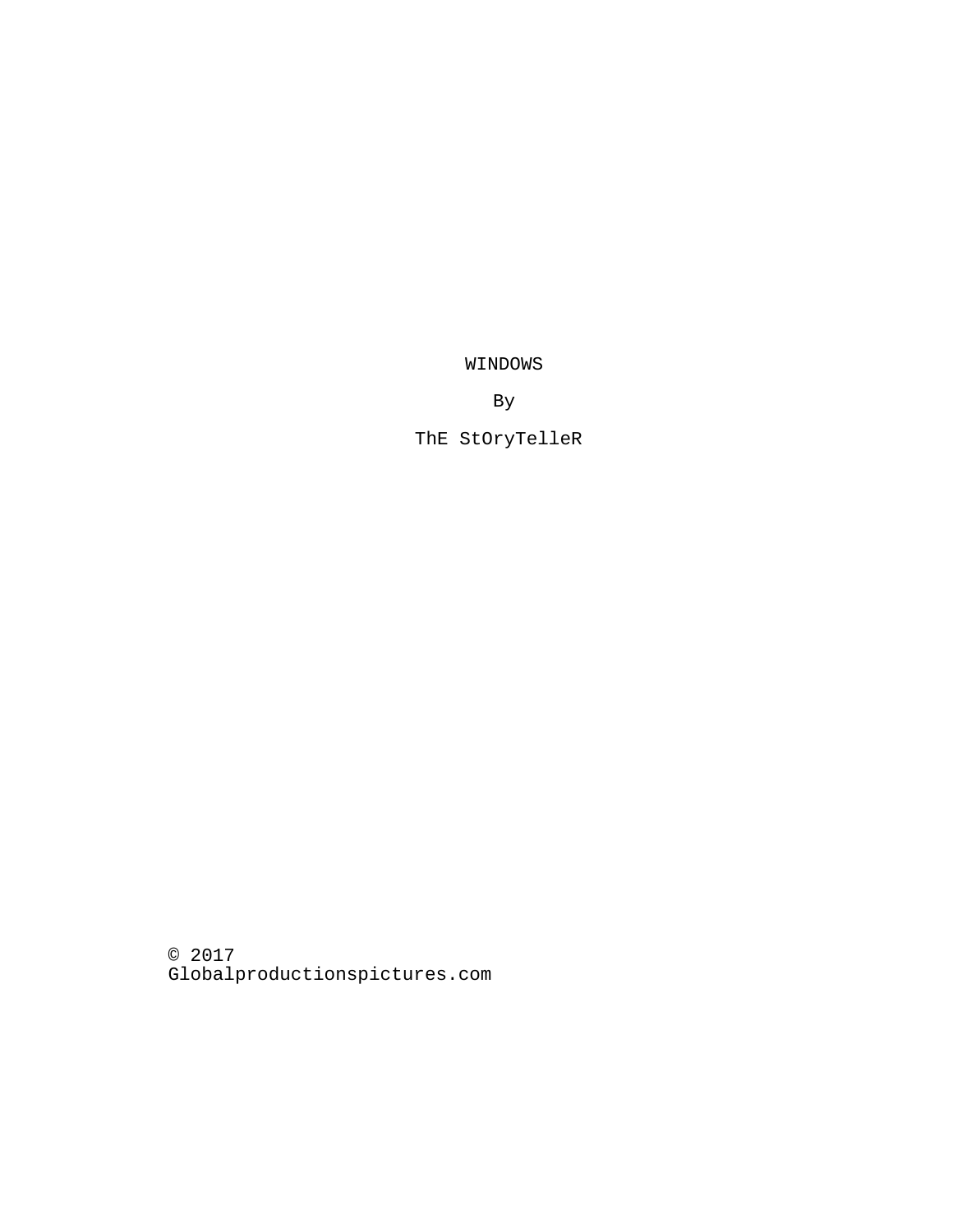## **FADE IN:**

### **INT. SYRIA, LIVING ROOM - DUSK**

A small lovely living room. In the middle at a wooden diner table sits BILAL, 17. A Syrian young man with worn-out clothes.

The door to the living room opens and HADID, 59, enters the room.

The Syrian with grayed hair looks at Bilal nervously, while moving to the table.

#### **HADID**

What's wrong? It sounded very urgent. Are you hurt?

Bilal shoots him a smile and shakes instinctively his head.

#### **BILAL**

No - I guess I just needed to talk to you.

#### **HADID**

Talk to me? Why the mournful tone? You look tired, my friend. Did you slept bad? I told you that you drink too many of these unhealthy drinks.

Both chuckle a little. A chuckle that turns into an uncomfortable silence.

Bilal gazes at the wall. A deep sadness is spreading over his face, making his lips shiver a little.

## **BILAL**

I miss them.

Hadid frowns by the look of his dismally partner. A young man that used to express happiness and greatness and now not more than a broken fraction of his alter ego.

## **HADID**

Me too. There is not one day passing by that I didn't think about it.

Tears wet Bilal's eyes.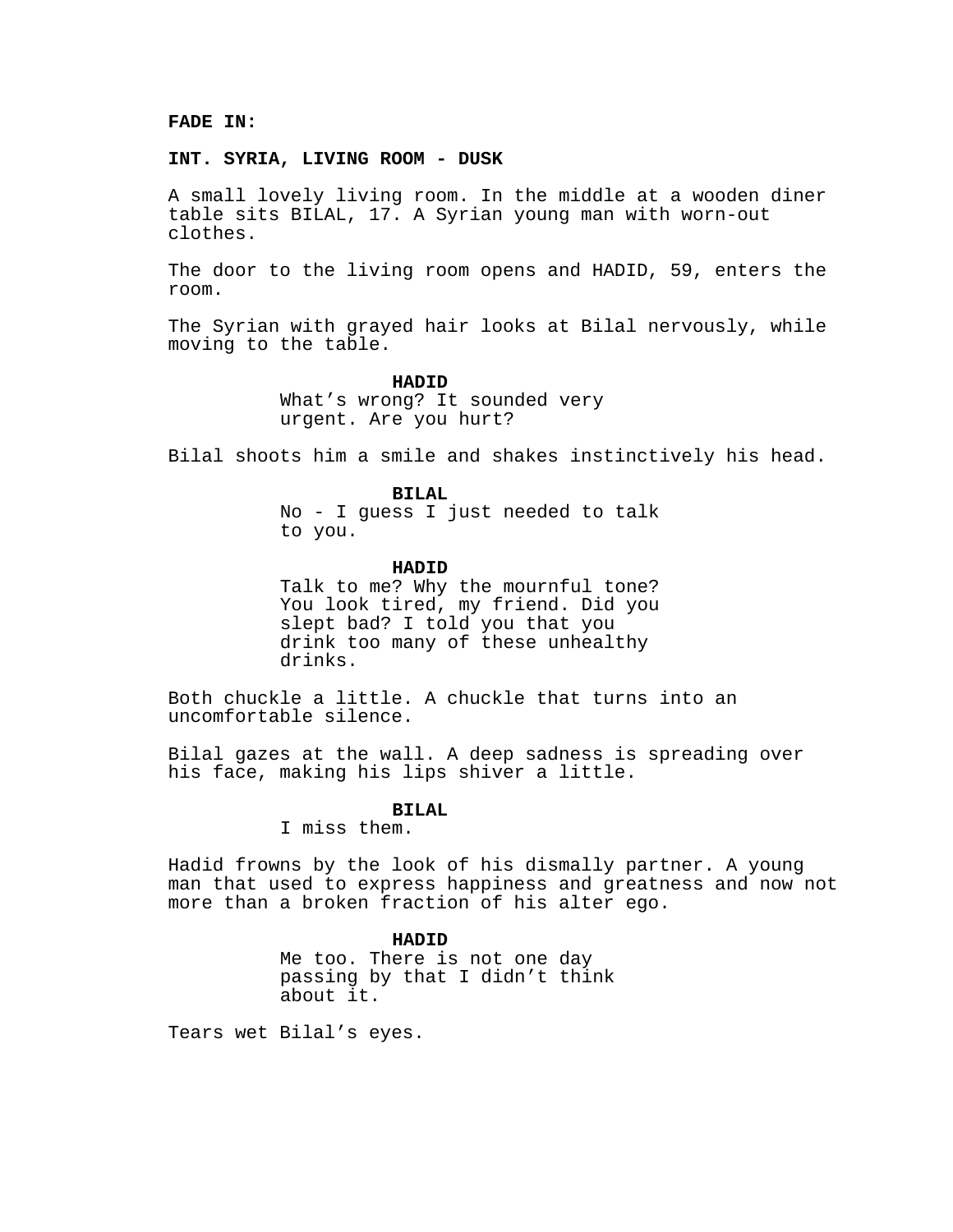#### **BILAL**

(quavering voice) I ... I'm just asking myself why? ... Why us? Why in the name of Allah, he took them?

Hadid sighs by the deep and piteous query. A question he asked himself over and over again.

## **HADID**

Unfortunately we aren't granted to foreseen the future or to change the past, but we are always able to build our palace of joy in the present. Don't grieve about the dead, Bilal. Things got taken away from us every day. Sometimes it is just time and sometimes it is the chance of spending time with our loved ones. Life is a mysterious journey. Full of obstacles. But it isn't about solving the problems ... it is about creating opportunities. (smiling) Allah, was so generous and granted you with an opportunity, and if you

still are the smart and wonderful young man that I used to know, then you'll find a way to make the best out of it.

Bilal shivers by the wise words, while fearing his next confession.

# **BILAL**

I'm afraid.

### **HADID**

I know, my son. We all are, but Allah will guard you like he always did.

## **BILAL**

Allah is dead, he left us long ago.

### **HADID**

STOP IT! NEVER SAY THAT AGAIN! This is not how your mother and I raised you. Allah is always there and you are not about to question his might or his appearance. He works in his very own way and he knows as best how he does it.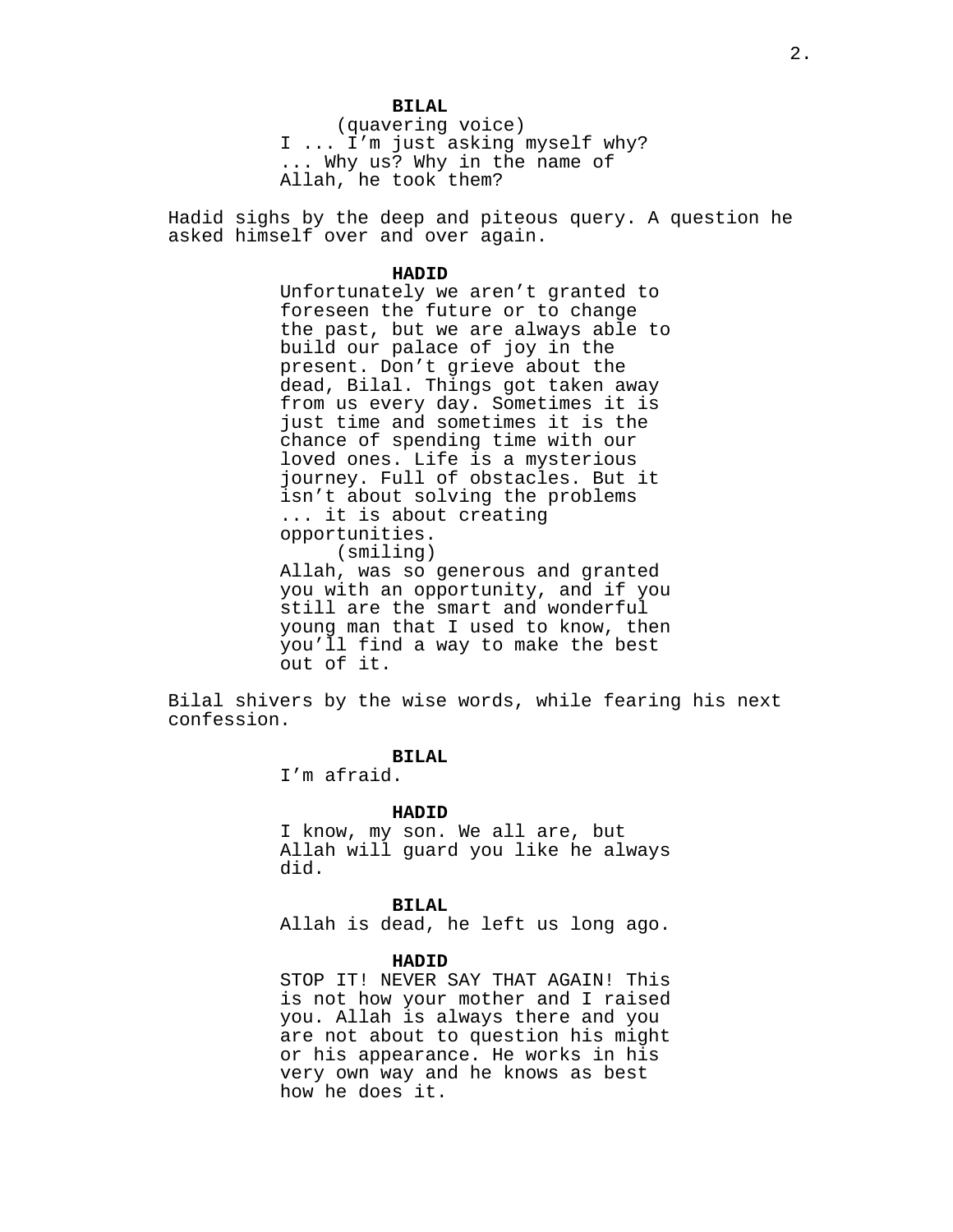Bilal turns his look to the floor. His face is telling that he fears the eye-contact with his father.

**BILAL**

What should I do? How am I gonna to live? Where and why?

#### **HADID**

We will live, cause life is worth it. From all creations Allah had done, the freedom of choosing our own path is the sweetest. (sighs) Is it going to be tough? ... Probably, yes. If life would be easy we wouldn't develop, cause it is the detour, the obstacle, the question that gives the story its details and its fantastic extras. (smiling) You're a bright man and you will find a way to make it work.

Bilal gazes sadly at the floor.

Hadid looks at him with a mournful face, then glances through the small living room, till a beautiful paint catches his attention.

#### **HADID**

You know who painted this picture, Bilal?

The young man raises his head and looks at the colorful paint. On it the shape of a man standing in a colorful forest and holding an umbrella, while colorful leafs are flying in the wind. A through and through magical picture.

Bilal shakes his head - "No".

Hadid grins a little.

#### **HADID (CONT'D)**

It's from John Bramblitt. Do you know who John Bramblitt is?

The boy shakes his head - "No".

**HADID**

He is an US-american artist. Do you know what he is too?

And again the silent head shake.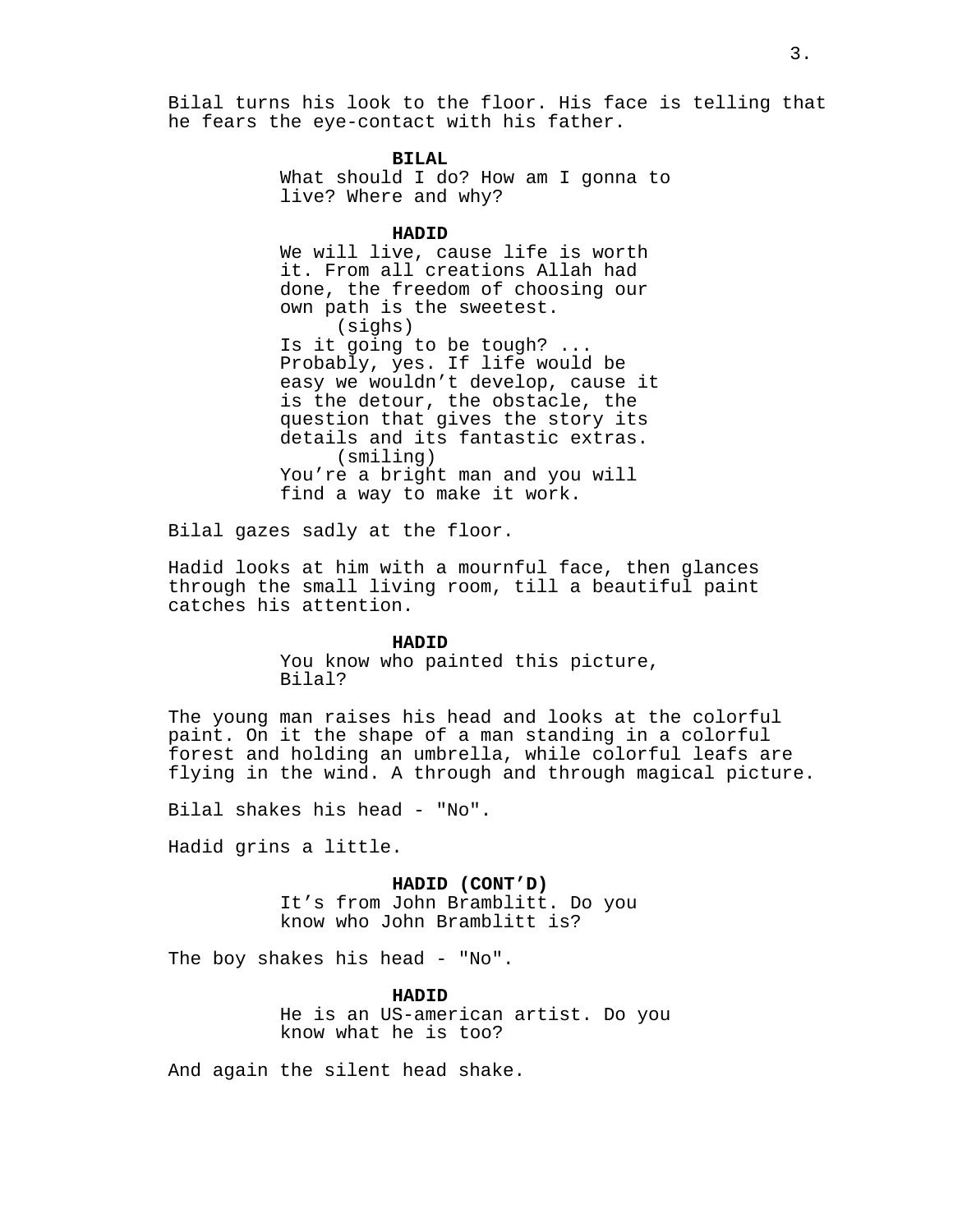## **HADID**

He is fully blind.

Bilal's face expression reflects his astonishment.

# **HADID (O.S.)**

(theatrically) With his finger tips he feels the colors and creates the beautiful pictures he already sees in his mind.

# **BILAL**

What are you trying to tell me?

#### **HADID**

If your vision and the will to fulfill it are strong enough, then you'll always find a way to convert it into reality.

## **BILAL**

I have no vision.

#### **HADID**

We all have. We are born with it. It just not reveals to us from the start. It's like looking at someone through a fogged-up window. It needs patience to see the fog vanishing until the person behind the window becomes as clear as your fingers.

Bilal looks at his bruised fingers.

**BILAL**

What if I don't wanna see the person behind it?

### **HADID**

You're are fearing what you will look at?

Bilal nods. Hadid made a point.

## **HADID (CONT'D)**

That's totally normal. Pursuing something that isn't existing at present always carries a fear within it. But this is a good thing.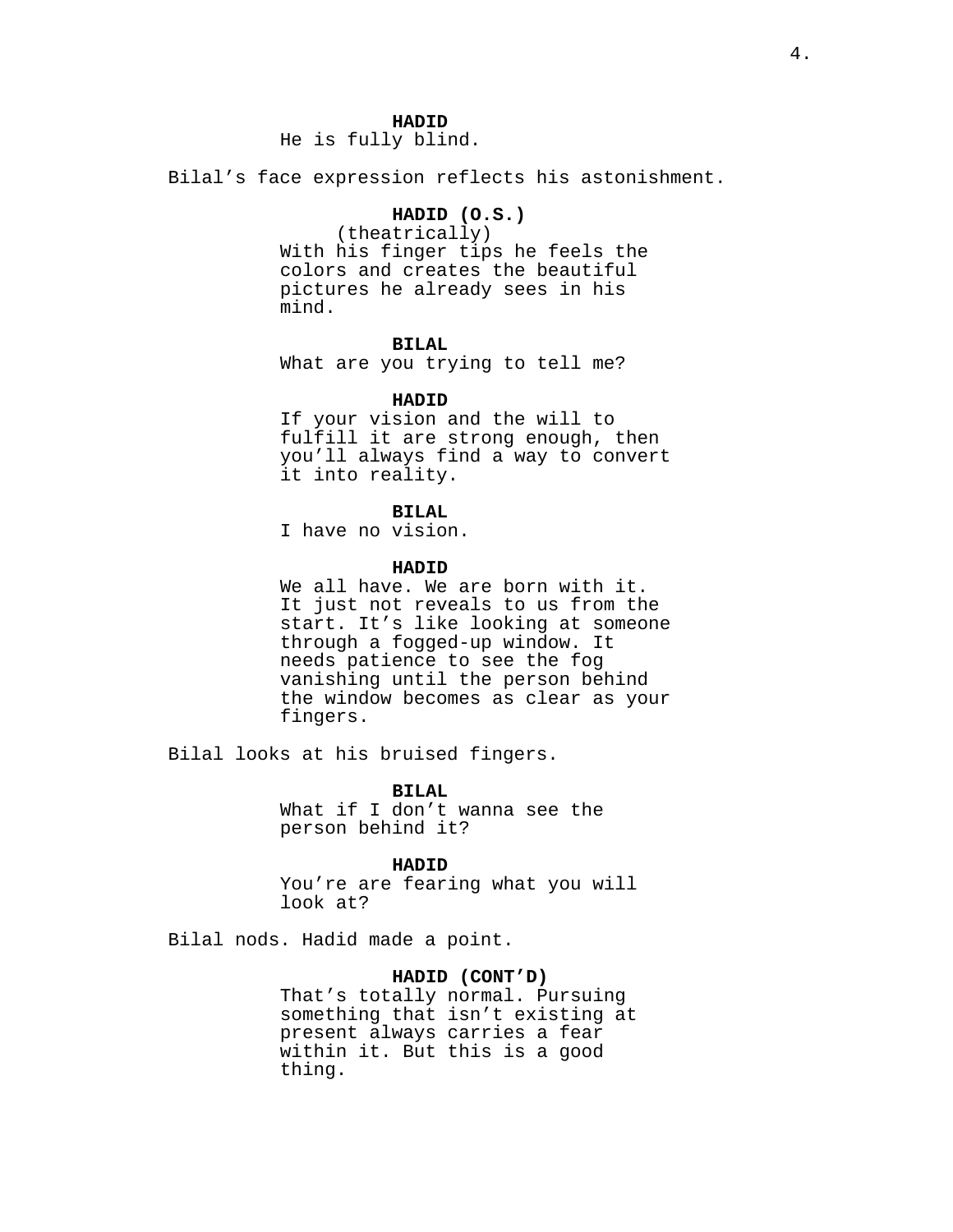# **BILAL**

It is?

## **HADID**

Sure. How do you know that it is worth it, when not being forced to step out of the circle of what you used to know? Expanding your life always asks for expanding your character. Sometimes it asks for small changes like unlearn a bad habit, and sometimes it asks for big sacrifices.

#### **BILAL**

Sacrifices like ruining my life.

#### **HADID**

It's not ruined. You're breathing, right? And if I'm not totally wrong, is the thing called 'heart', still beating too, right?

Bilal hesitantly nods.

### **HADID (CONT'D)**

Well, then life isn't ruined. Not completely. It's up to you. You can create, excellent pictures that delight everyone who looks at them or you decide to forget about your vision and continue to stare at fogged-up windows.

Bilal looks at Hadid, trying not to lose his emotional control by the next question he is about to ask.

> **BILAL** Why are they doing this to us? (jumps up) What have we ever done to them? (off-screen) Why do the chose us?

Hadid looks at his raging son. A lonely tear runs down his cheek.

## **BILAL**

(tears; quavering voice) Do they not care about what they are doing here? What kind of malicious vision do they see by doing those cruelties to us?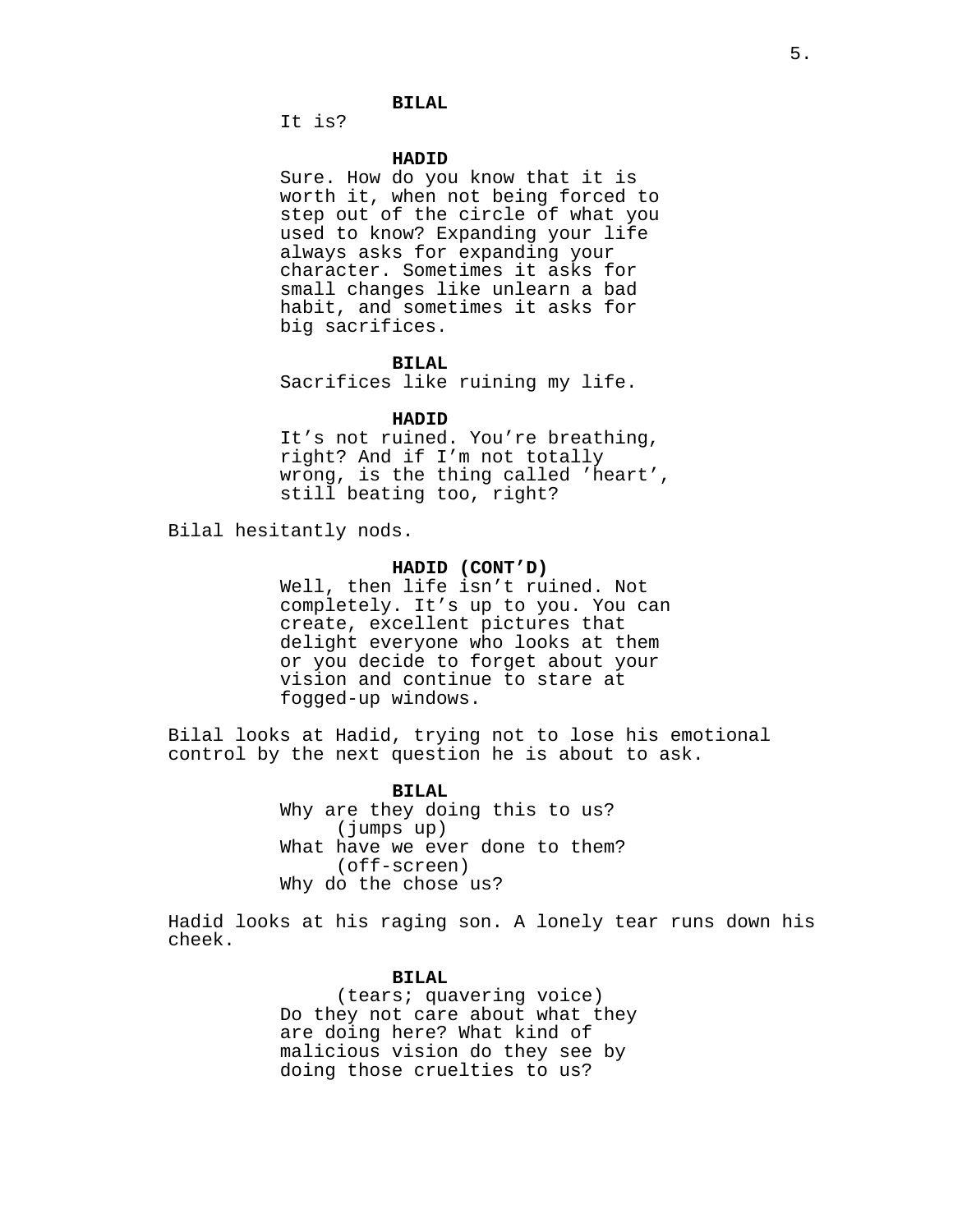**HADID**

My son  $--$ 

**BILAL** -- NO. I WANNA KNOW! WHY ARE THEY DOING THIS TO US! ... Tell me.

**HADID**

Bilal, I --

**BILAL** -- TELL ME!

#### **HADID**

I can't.

Bilal's body shivers wildly by the answer he expected but never wanted to hear.

Hadid looks mournful at the table.

## **HADID**

All my life long I've tried my best to take care of your mother and of you and your little sister. (rubbing over his finger tips) I gave my best to raise you up into respectful people. People that beneficially contribute to our civilization and more importantly... (looking into Bilal's face) ...never surrender.

Bilal looks at his father bewildered.

**HADID**

The day you've been born... (off-screen) ...I told to your mother that Allah not only blessed me with a son. (smiling) He gave me an even much more pleasant gift.

The boy looks at him curiously. Like waiting for the answer, he have been searching all his life long.

## **HADID**

He gave me a second chance.

Bilal shivers, while tears are running down his cheeks.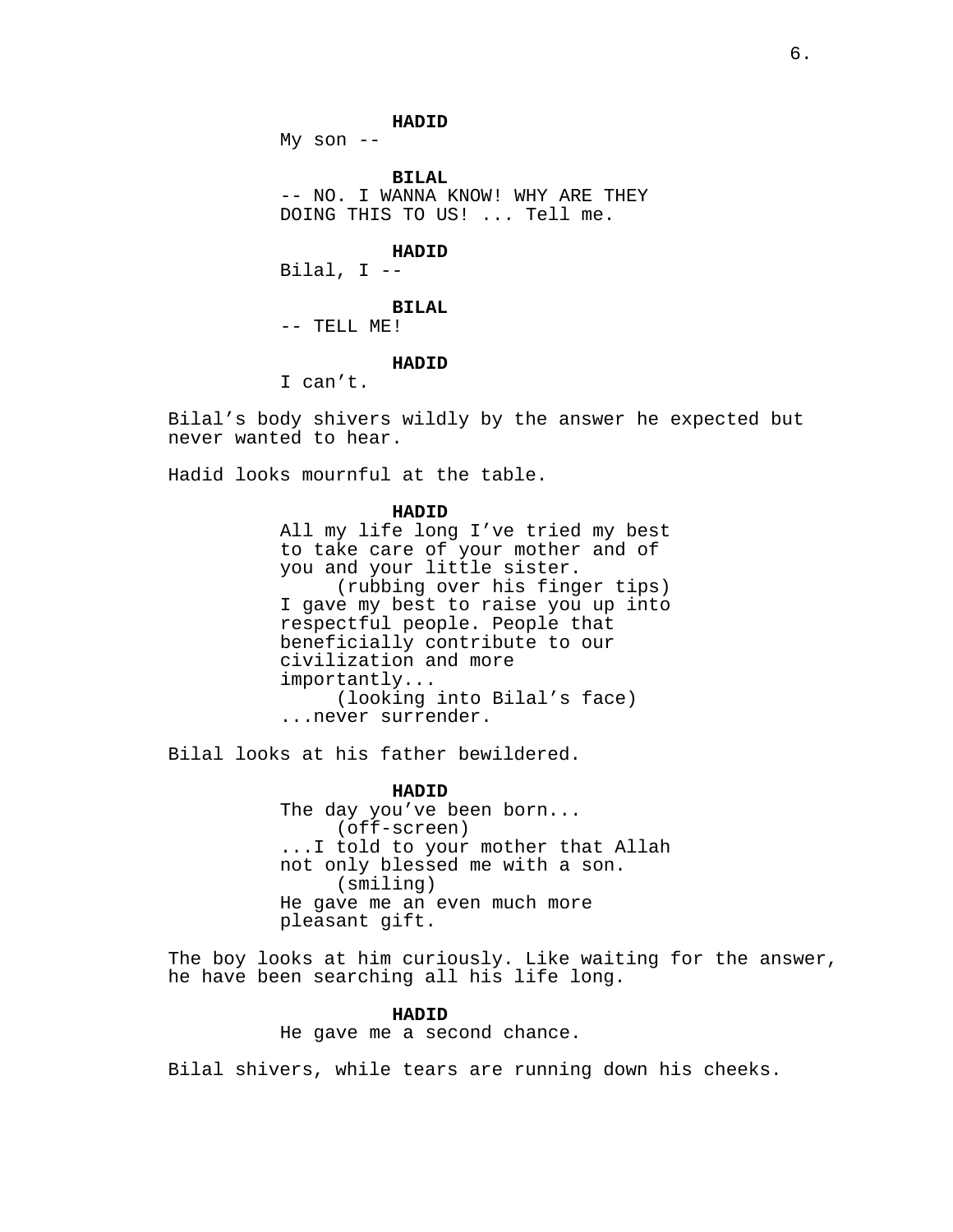### **HADID**

Growing up with no parents is tough, but growing up poor and during a war is barley bearable.

Bilal looks away. The words seem to hurt him a lot.

### **HADID (CONT'D)**

(fighting the tears) I wished for you a better life and for a while it seems like I achieved it, but --

-- Hadid's speech finds a sudden stop due to his emotional rapture.

Bilal observes in pure sadness the old man sobering. Ones never saw such a broken man.

Hadid looks up to the ceiling.

**HADID** I never wanted you to go through the same. (looking at Bilal) I'm sorry, my son. I failed it. You shouldn't have to bear such a heavy burden on your shoulders.

Bilal's face is a pure reflection of wildly mixed feelings. His lips shivers and his throat is tense.

Hadid sighs. He seems to catches himself. With reddened eyes he raises his look to Bilal and breaths.

## **HADID**

I'm proud of you. We all are. Always were and always will be. We will always be with you and guard your way through life. Allah is on your side and he will help making things work out for you. Never forget how much your mother and I love you. Never! (smiling) You became even yet a better man than I ever could have imagine. A man that will find his path and converts his vision into reality. A vision that will delight our all lives when truly unfolded.

Hadid stands up and moves to Bilal.